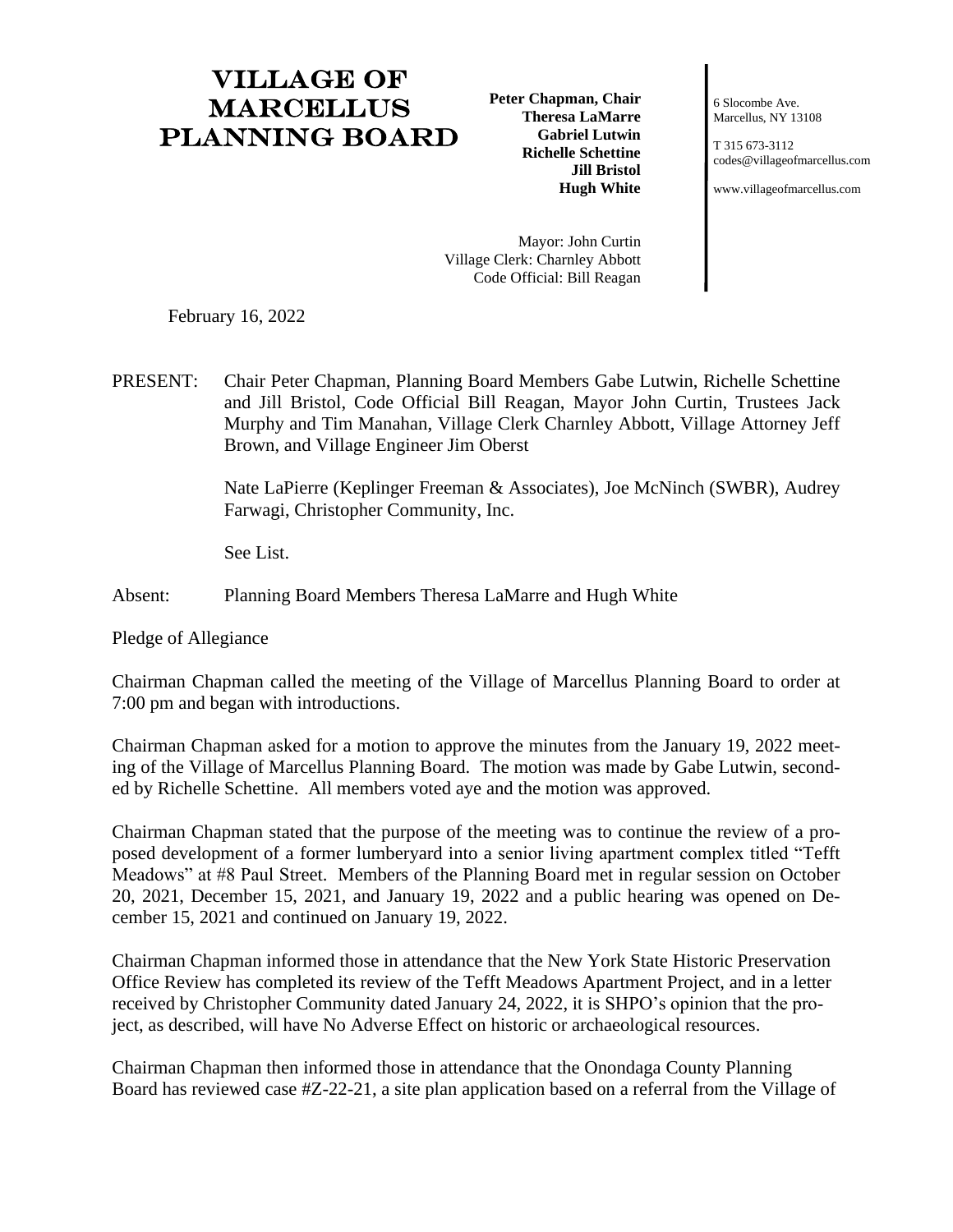Marcellus Planning Board at the request of Christopher Community. By resolution dated February 9, 2022 the OCPB has determined that said referral will have no significant adverse intercommunity or county-wide implications and has offered the following comment:

> "Given the proximity to community assets such as the Marcellus Free Library and the Nine Mile Creek, the applicant is encouraged to consider connections between the property and these assets, potentially collaborating with Upper Crown Landing Apartments."

Gabe Lutwin made a motion to accept the determination of Onondaga County Planning Board as set forth in the resolution dated February 9, 2022. The motion was seconded by Jill Bristol. Chairperson Chapman asked if there was any discussion. Hearing none, Chairperson Chapman called for a vote. All Planning Board members voted aye and the motion was approved.

Chairman Chapman then turned the floor over to Jim Oberst, Village Engineer, who reviewed Parts 2 and 3 of the full SEQR Environmental Assessment Form with the Planning Board. Mr. Oberst also summarized the response from the OCPB and SHPO, as well as traffic concerns, light pollution and noise. All potential impacts have been reviewed and determined to have no effect.

At the conclusion of Mr. Oberst's review of the SEQR, Chairman Chapman stated that the Planning Board would make the determination of significance. Gabe Lutwin made a motion, seconded by Jill Bristol, to approve the following resolution:

**WHEREAS**, the Village of Marcellus Planning Board (hereinafter referred to as Planning Board) has determined the above referenced Action to be a Type 1 Action pursuant to Part 617 of the State Environmental Quality Review (SEQR) Regulations; and

**WHEREAS**, the Planning Board has reviewed and accepted the completed Full Environmental Assessment Form Parts 1, 2, and 3 including the supporting information on the Action prepared by the MRB Group (Village Engineer); and

**WHEREAS**, the Planning Board has completed the coordinated review and public comment period provided for under the SEQR Regulations; and

**WHEREAS**, the Planning Board has designated itself as lead agency under the SEQR Regulations for making the determination of significance upon said action on a separate resolution at the January 19, 2022 meeting; and

**WHEREAS**, the Planning Board has given consideration to the criteria for determining significance as set forth in Section 617.7(c) (1) of the SEQR Regulations and the information contained in Full Environmental Assessment Form Parts 1, 2, and 3.

**NOW THEREFORE BE IT RESOLVED**, that said Action **WILL NOT** result in any significant adverse environmental impacts based on the review of the Full Environmental Assessment Form; and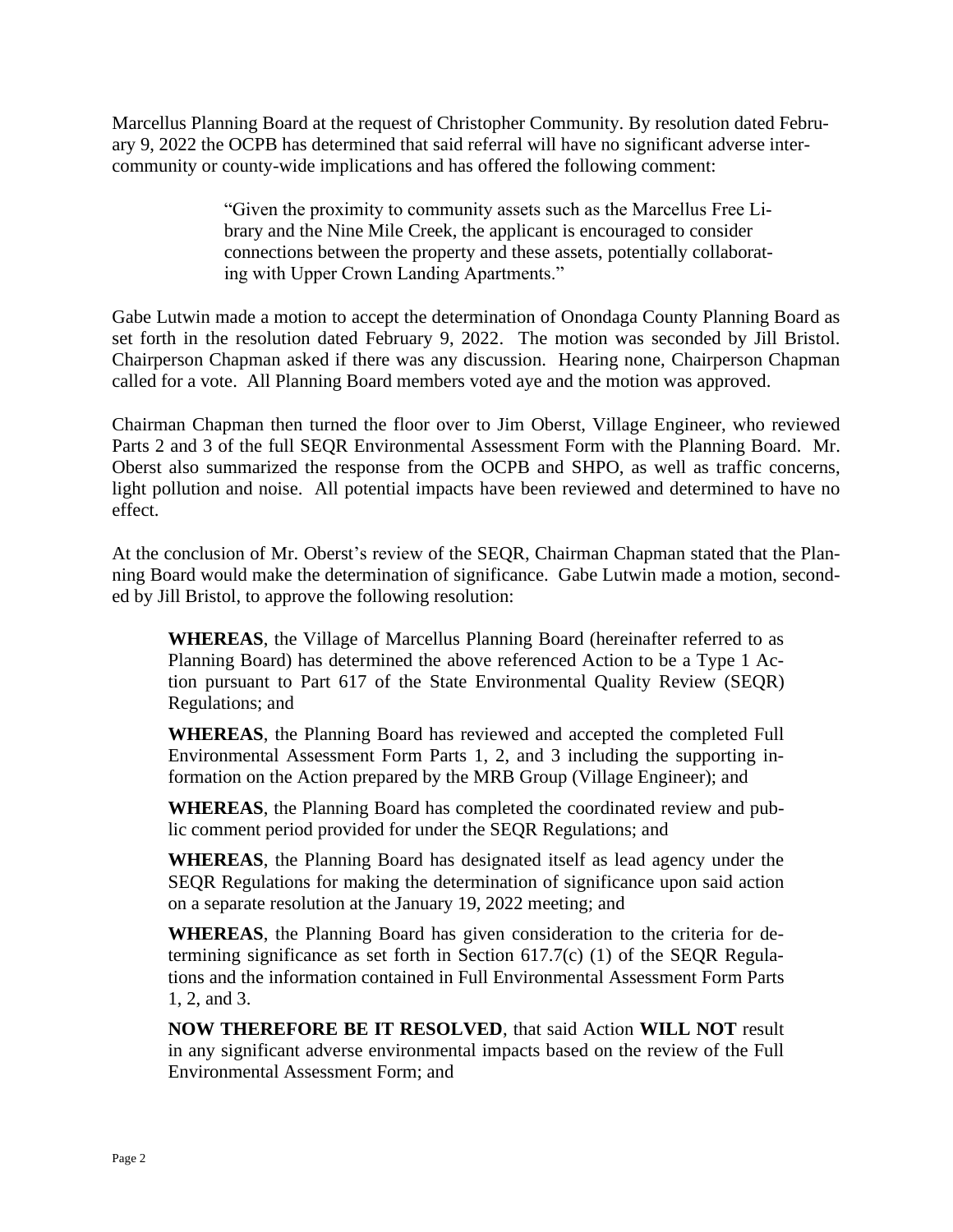**BE IT FINALLY RESOLVED** that the Planning Board does hereby make a Determination of Non-Significance on said Action, and the Planning Board Chair is hereby directed to sign the Full Environmental Assessment Form (EAF) Part 3, the Negative Declaration, as evidence of the Village Board determination of environmental non-significance.

The question of the adoption of the foregoing resolution was duly put to a vote on roll call, which resulted as follows:

| Peter Chapman      | Voting Aye |
|--------------------|------------|
| Gabe Lutwin        | Voting Aye |
| Richelle Schettine | Voting Aye |
| Jill Bristol       | Voting Aye |

Chairman Chapman then continued the public hearing on the site plan application for the Tefft Meadows Senior Housing Project opened on December 15, 2021, and continued on January 19, 2022. The public hearing was continued at 7:11pm.

The Village Clerk read the following legal notice to those in attendance:

PLEASE TAKE NOTICE that a Public Hearing will be continued by the Village Planning Board of the Village of Marcellus, 6 Slocombe Avenue, Marcellus, NY 13108 on Wednesday, February 16, 2022, at 7:00 prevailing time, at the Marcellus Free Library, 32 Maple Street, Marcellus, NY 13108 regarding the proposed development of the property at #8 Paul Street. The meeting will be open for inperson public attendance and participation unless otherwise directed by Executive Order. Masks are required and social distancing policies will be in effect. Meeting information is available at www.villageofmarcellus.com. All interested parties will have the opportunity to be heard at the scheduled hearing.

Chairman Chapman turned the floor over to representatives from Christopher Community to present their updated site plan. Joe McNinch, architect, presented boards with the exterior concept design. There were no major changes.

Nathan LaPierre, Keplinger Freeman, then presented plans that showed details that were requested by the Village Engineer. Nate stated that there were no significant changes to the plans and that there has been ongoing communication with MRB engineers throughout the review process to address concerns and questions. Mr. LaPierre indicated where the parking spots were eliminated due to the granting of an area variance by the Village Zoning Board of Appeals, and reported that he met with Code Official Bill Reagan regarding screening and fencing on the south end of the property and have decided to add more evergreen trees to provide more privacy for the neighboring properties. Mr. LaPierre also stated that there is a building that is outside of the property line and that they have prepared a letter to inform the property owner of the planned demolition of the building and to notify them that they may need to access that property. Mr. LaPierre asked if there were any questions regarding the updated site plan, there were none.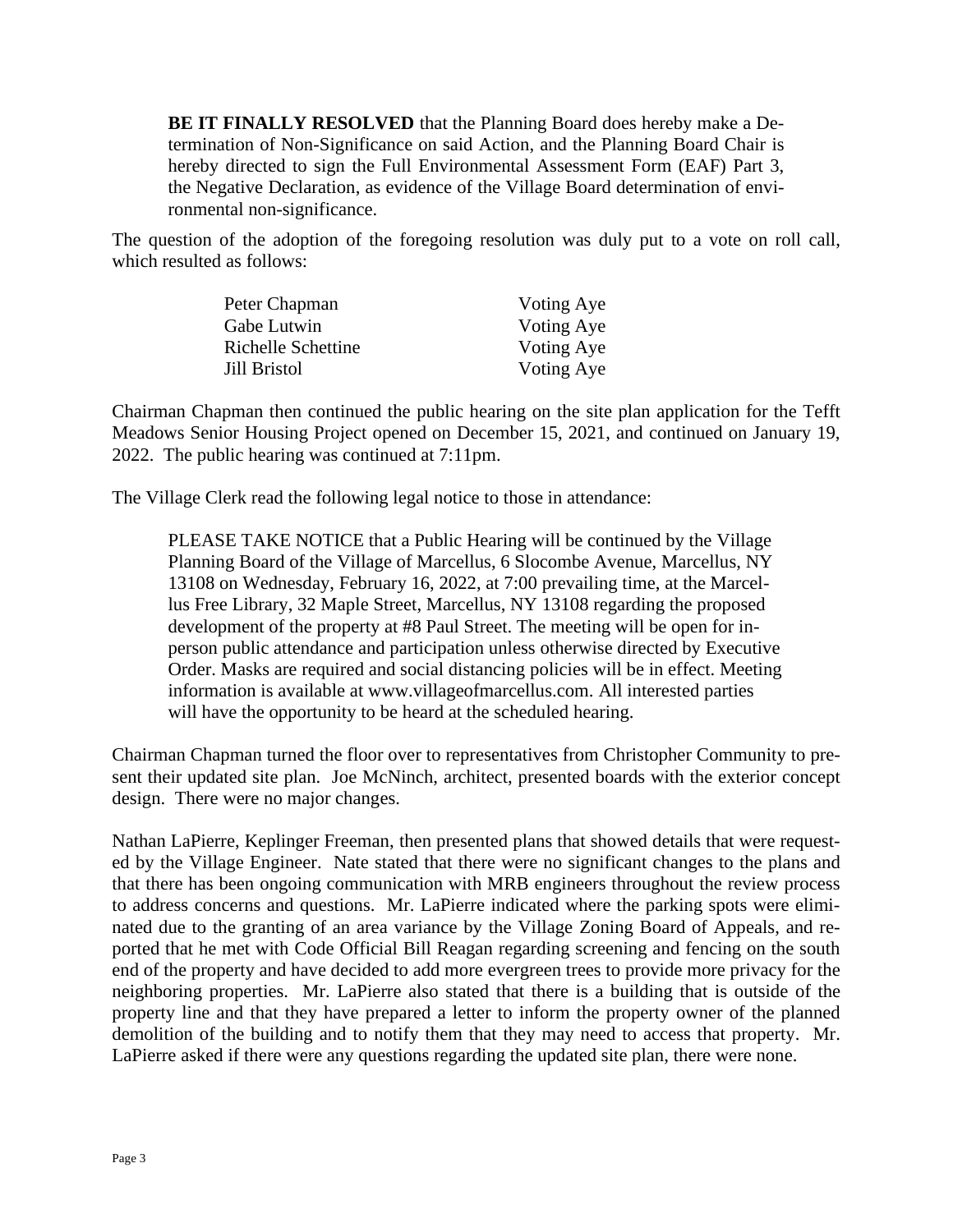Chairman Chapman opened the floor to public comment. Chairman Chapman stated that there would be a 3-minute time limit for each speaker, and would invite each speaker in the order they signed up for comment upon arrival at the meeting.

Kerri Elderbroom, 13 Chrisler St- Ms. Elderbroom thanked the developers for adding the trees to the area behind her home, and questioned why she was not contacted to walk the property line with the representatives to discuss this matter. CO Reagan stated that he was unable to contact her due to the extreme weather over the last month, and that he would contact her to set up a time to meet and discuss. Ms. Elderbroom asked what trees were going to be planted and Mr. LaPierre stated that they plan on planting 5 pine trees, which are expected to grow to about 45 feet tall. Ms. Elderbroom again expressed concerns about her privacy.

Dakota Elderbroom, 13 Chrisler St- Mr. Elderbroom asked, in regards to the trees that will be planted, if there was any research about acidic topsoil that may impact the natural vegetation in the area, or the potential for a dense canopy due to the new trees that will impact growth. Mr. LaPierre responded that they have chosen a Serbian Spruce because it grows tall, but not as wide as other evergreens, and will lessen the impact on the ground below. Mr. Elderbroom also asked if the developers had actually walked the property line to notice that there are currently no trees and there is no retaining wall at their property line. Mr. LaPierre stated that he is aware of that, and that he did walk the property line.

Chairman Chapman asked if there were any other attendees that desired to be heard. There were none.

Chairman Chapman asked if there were any questions or comments from members of the Planning Board or Village Board. Trustee Murphy read questions that were left in his mailbox by an unidentified community member. The questions were about income and age requirements for the proposed senior living facility. Those questions were answered by Audrey Farwagi, from Christopher Community in relation to the requirements for residency as determined by the State of New York Division of Homes and Community Renewal.

There were no other questions or comments from the Village.

Chairman Chapman made a motion to close the public hearing. The motion was seconded by Gabe Lutwin. Chairman Chapman asked if there was any discussion. Hearing none, Chairman Chapman called for a vote. All members voted aye and the public hearing was closed at 7:25pm.

Planning Board member Richelle Schettine made a motion, seconded by Jill Bristol, to approve the Site Plan pursuant to the following resolution:

**WHEREAS** Christopher Community, as owners (the Applicants) have duly made an application for site plan approval of a proposed project in the Village of Marcellus known as the Tefft Meadows Senior Apartments Project; and

**WHEREAS** the requirements of 6 NYCRR, Part 617 have heretofore been satisfied by a Resolution of January 19, 2022, in which the Planning Board determined